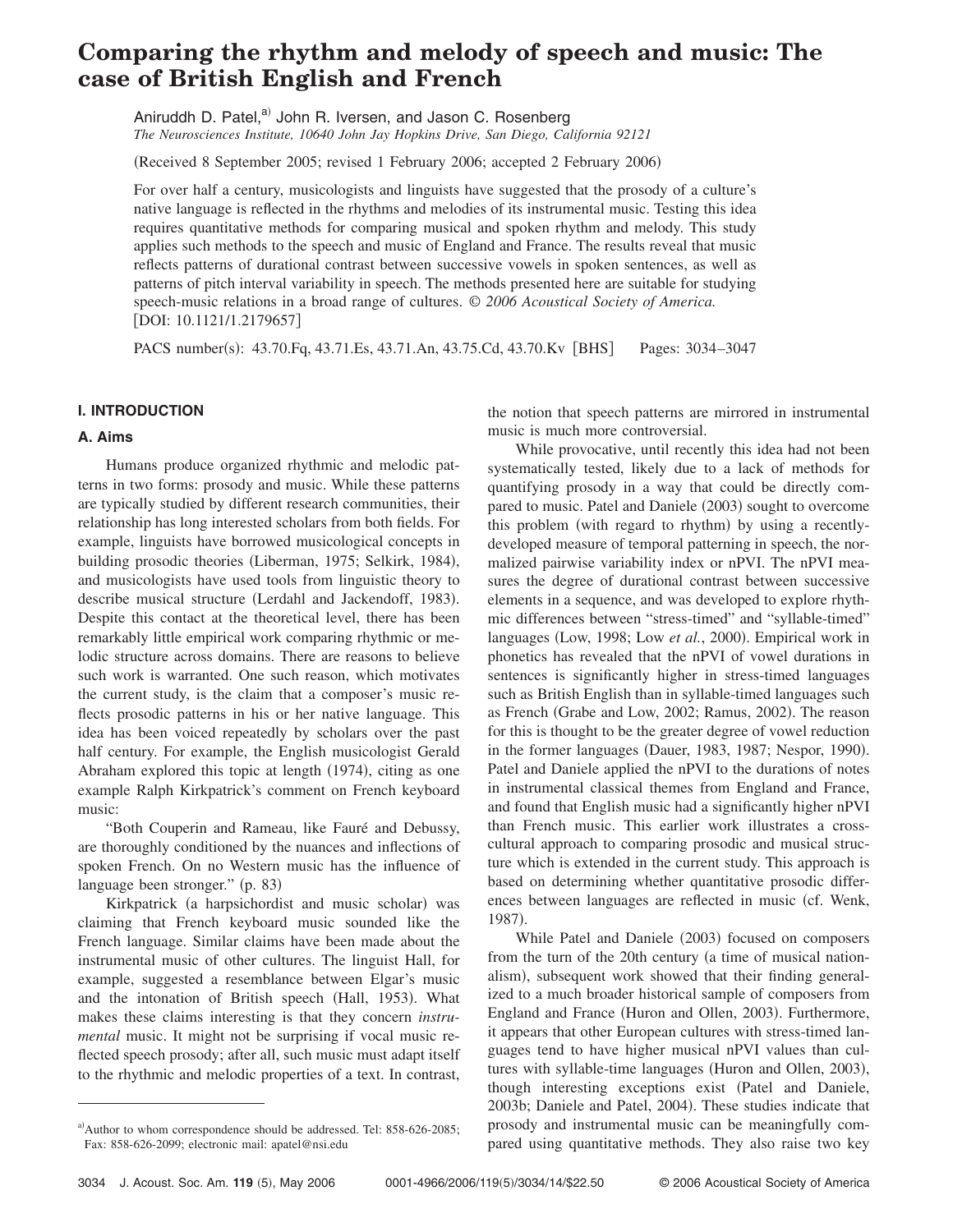questions which are the focus of the current study, as detailed in Secs. I A 1 and I A 2 below. As in the previous work, the current study focuses on British English and continental French (henceforth English and French). One of the principal goals, however, is to address issues and develop methods of broad applicability to speech-music research.

## **1. Are differences in durational contrast a byproduct of variability differences?**

Although the nPVI's name refers to a "variability index," it is in fact a measure of durational contrast. This is evident from the nPVI equation,

$$
nPVI = \frac{100}{m-1} \times \sum_{k=1}^{m-1} \left| \frac{d_k - d_{k+1}}{d_k + d_{k+1}} \right|,
$$
 (1)

where *m* is the number of durational elements in a sequence  $d_k$  is the duration of the *k*th element. The nPVI computes the absolute difference between each successive pair of durations in a sequence, normalized by the mean duration of the pair. This converts a sequence of *m* durations (e.g., vowel durations in a sentence" to a sequence of *m*−1 contrastiveness scores. Each of these scores ranges between 0 (when the two durations are identical) and  $2$  (for maximum durational contrast, i.e., when one of the durations approaches  $0$ . The mean of these scores, multiplied by 100, yields the nPVI of the sequence. The nPVI is thus a contrastiveness index and is quite distinct from measures of overall variability (such as the standard deviation) which are insensitive to the order of observations in a sequence. Indeed, one cannot compute the nPVI of a given sequence from its standard deviation or vice versa. Nevertheless, at the population level differences in overall variability of two sets of sequences will inevitably drive some degree of nPVI difference between the sets, simply because sequences with greater variability are likely to contain neighbors of greater durational contrast (cf. Sadakata and Desain, submitted).

This point is relevant to the comparison of English and French because there are reasons to expect that vowels in English sentences should exhibit higher overall durational variability than vowels in French sentences. One such reason is that vowel duration in English is substantially modulated by stress and vowel reduction, factors which play much less of a role in modulating vowel duration in French (Delattre, 1966; 1969). Hence it is important to know if linguistic nPVI differences between the languages are simply a by-product of variability differences. A similar question applies to music. Should this be the case, then music may simply reflect differences in linguistic temporal variability, with the nPVI difference being a by-product of such differences.

To examine these issues, a measure of overall variability for each sentence and musical theme is computed in this study in order to examine the relationship between variability and nPVI. Specifically, a Monte Carlo method is used to quantify the likelihood of observing an nPVI difference of a given magnitude between two languages (or two musics) given existing differences in variability.

#### **2. Is speech melody reflected in music?**

The original intuition of a link between prosody and instrumental music was not confined to rhythm, but encompassed melody as well (e.g., Hall, 1953). The current study addresses this issue via a quantitative comparison of intonation and musical melody. Earlier comparative work on rhythm had the benefit of an empirical measure which could readily be applied to music (the nPVI). In the case of intonation, no such measure was available. To overcome this problem, this study employs a recent computational model of speech intonation perception known as the "prosogram" (Mertens, 2004a, 2004b). The prosogram converts a sentence's fundamental frequency (Fo) contour into a sequence of discrete tonal segments, producing a representation which is meant to capture the perceived pitch pattern of a speech melody. This representation allows a quantitative comparison of pitch variability in speech and music. Further details on the prosogram and measures of variability are given in the next section.

## **B. Background**

### **1. Rhythm**

Speech rhythm refers to the way languages are organized in time. Linguists have long held that certain languages (such as English and French) have decidedly different rhythms, though the physical basis of this difference has been hard to define. Early ideas that the difference lay in the unit produced isochronously (either stresses or syllables) have not been supported by empirical research (e.g., Roach, 1982, Dauer, 1983). Some linguists have nevertheless retained the "stress-timed" vs "syllable-timed" terminology, likely reflecting an intuition that languages placed in these categories do have salient rhythmic differences (Beckman, 1992). Examples of languages placed in these categories are British English, Dutch, and Thai (stress-timed) vs French, Spanish, and Singapore English (syllable timed) (Grabe and Low, 2002).

Recent years have seen the discovery of systematic temporal differences between stress-timed and syllable-timed languages (e.g. Ramus *et al.*, 1999; Low *et al.*, 2000). These discoveries illustrate the fact that "rhythm" in speech should not be equated with isochrony. That is, while isochrony defines one kind of rhythm, the absence of isochrony is not the same as the absence of rhythm. Rhythm is the systematic temporal and accentual patterning of sound. Languages can have rhythmic differences which have nothing to do with isochrony. For example, Ramus and co-workers (1999) demonstrated that sentences in stress-timed (vs syllable-timed) languages had greater durational variability in "consonantal intervals" (consonants or sequences of abutting consonants, regardless of syllable or word boundaries) and a lower overall percentage of sentence duration devoted to vowels. (They termed these two measures  $\Delta C$  and %*V*, respectively). These differences likely reflect phonological factors such as the greater variety of syllable types and the greater degree of vowel reduction in stress-timed languages (Dauer, 1983). Another difference between stress-timed and syllable-timed languages, noted previously, is that the durational contrast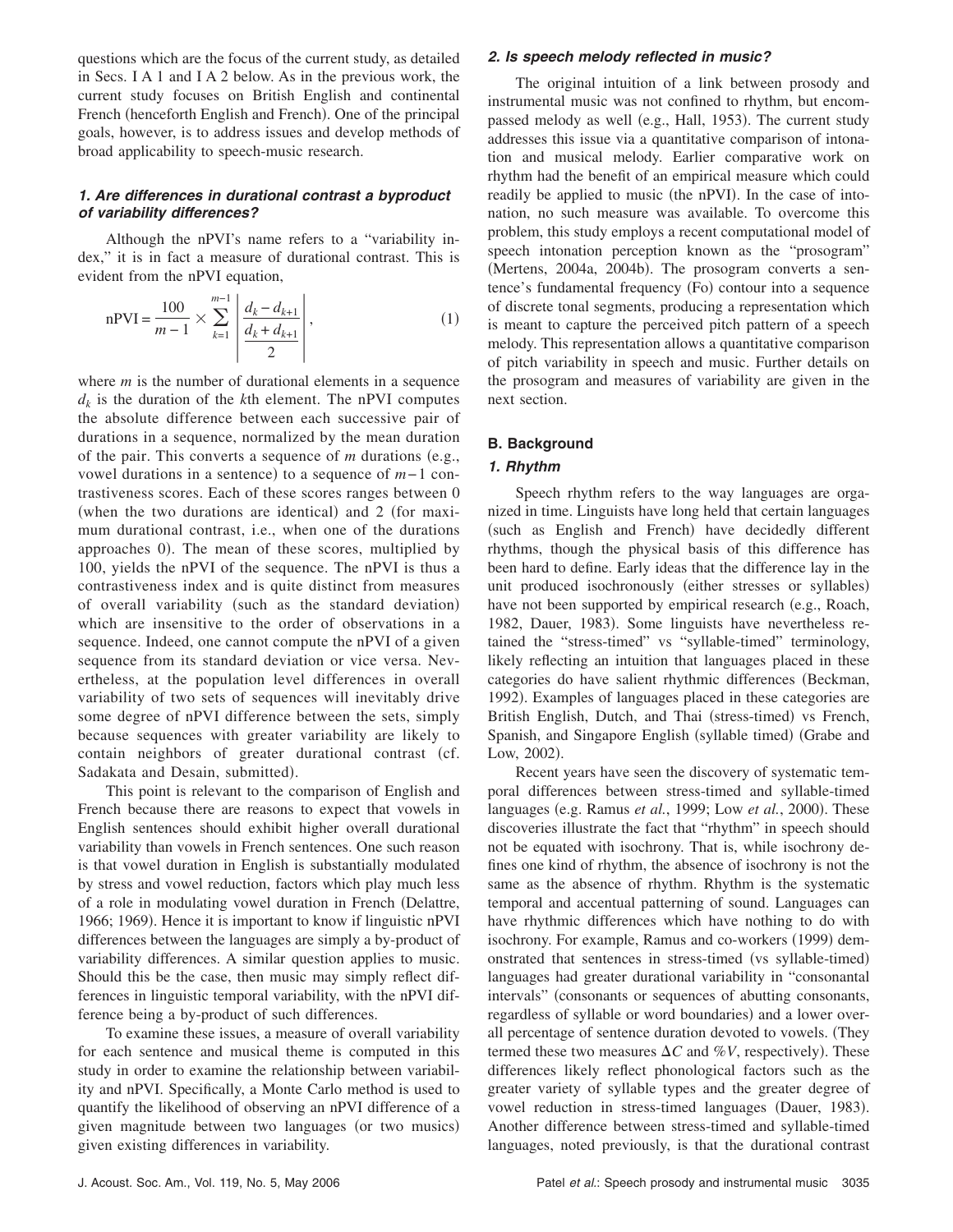between adjacent vowels in sentences is higher in the former types of languages (as measured by the nPVI), probably also due to the greater degree of vowel reduction in these languages (Low *et al.*, 2000; Grabe and Low, 2002; Ramus,  $2002$ ).<sup>1</sup> An interesting point raised by these recent empirical studies is that languages may fall along a rhythmic continuum rather than forming discrete rhythm classes (cf. Nespor, 1990; Grabe and Low, 2002). This "category vs continuum" debate in speech rhythm research has yet to be resolved, and is largely orthogonal to the issues addressed here.

Of the different temporal measures described above, vowel-based measures of rhythm are the most easily transferred to music research. This is because musical notes can roughly be compared to syllables, and vowels form the core of syllables. It therefore seems plausible to compare vowelbased rhythmic measures of speech to note-based rhythmic measures of music. Of the two vowel-based measures discussed above  $(\%V \text{ and nPVI})$ , the latter can be sensibly applied to music by measuring the durational contrast between successive notes in a sequence. This approach is taken in the current work.

Since the focus here is on English and French, it is worth asking about the robustness of the nPVI difference between these two languages. Significant nPVI differences between English and French have been reported by four published studies, one based on vowel durations in spontaneous speech (Grabe *et al.*, 1999), and three based on vocalic interval durations in read speech (Grabe and Low, 2002; Ramus, 2002; Lee and Todd, 2004). (A vocalic interval is defined as the temporal interval between a vowel onset and the onset of the next consonant in the sentence; a vocalic interval may thus contain more than one vowel and can span a syllable or word boundary, cf. Ramus *et al.*, 1999; Grabe and Low, 2002. The choice of vowels vs vocalic intervals makes little difference when comparing the nPVI of English and French, cf. Secs. II A and II B.) One notable finding is that nPVI values for English and French vary considerably from study to study. For example, Ramus (2002) reported values of 67.0 and 49.3 for English and French, respectively, while Lee and Todd (2004) reported values of 83.9 and 54.3. Both studies measured vocalic intervals in read speech. Possible sources of this discrepancy include differences in speech materials, speech rate, and the criteria for the placement of boundaries between vowels and consonants !cf. Dellwo *et al.*, 2006). Further research is needed to clarify this issue. What one can say confidently, however, is that the finding that English has a significantly higher nPVI than French (within a given study) appears highly robust.<sup>2</sup>

## **2. Melody**

A central issue for comparing melody in speech and music is how to represent speech melodies. Several choices exist. One choice is to use the raw Fo contours of sentences. Another choice is to use sequences of abstract phonological tones, such as high  $(H)$  and low  $(L)$  tones in autosegmentalmetrical theories of intonation (e.g., Pierrehumbert, 1980; Ladd 1996). This study opts for a representation that is neither as detailed as raw Fo contours nor as abstract as autosegmental-metrical approaches. This is the "prosogram" representation of intonation (Mertens, 2004a, 2004b; cf. d'Alessandro and Mertens, 1995).

The prosogram aims to provide a representation of intonation as perceived by human listeners, and thus follows in the tradition of Fo stylization based on perceptual principles !Rossi, 1971; Rossi, 1978a; Rossi, 1978b; 'tHart *et al.*, 1990). It is based on empirical research which suggests that pitch perception in speech is subject to four perceptual transformations. The first is the segregation of the Fo contour into syllable-sized units due to the rapid spectral and amplitude fluctuations in the speech signal (House, 1990). The second is a threshold for the detection of pitch movement within a syllable (the "glissando threshold"). The third, which applies when pitch movement is detected, is a threshold for detection of a change in the slope of a pitch movement within a syllable (the "differential glissando threshold"). The fourth, which applies when the pitch movement is subliminal, is temporal integration of Fo within a syllable (d'Alessandro and Castellengo, 1994; d'Alessandro and Mertens, 1995). The prosogram instantiates the latter three transformations via an algorithm which operates on the vocalic nuclei of syllables (phonetic segmentation is provided by the user). As a result of these transforms, the original Fo contour of a sentence is converted to a sequence of discrete tonal segments. An example of the model's output is given in Fig. 1, which shows the original Fo contour (top) and the prosogram (bottom) for the English sentence "Having a big car is not something I would recommend in this city." Figure 1 reveals why the prosogram is useful to those interested in comparing speech and music. The representation produced by the prosogram is quite musiclike, consisting mostly of level pitches. (Some syllables are assigned pitch glides if the amount of Fo change is large enough to exceed a perceptual threshold.) On a cognitive level, this is interesting because it implies that the auditory image of speech intonation in a listener's brain has more in common with music than has been generally appreciated. On a practical level, the dominance of level pitches means that intonation patterns in different languages can be compared using tools that can also be applied to music, e.g., statistical measurements of pitch height or pitch interval patterns.<sup>3</sup>

The current study uses the prosogram to examine a simple aspect of the statistical patterning of spoken intonation, namely pitch variability. Specifically, pitch variability in English and French speech is quantified from prosograms and compared to pitch variability in English and French musical themes. Prior studies of pitch variability in the two languages have produced contradictory results. Maidment (1976) computed running Fo from a laryngograph while speakers  $(n=16)$  read a  $2\frac{1}{2}$  min passage of prose. He reported the mean and standard deviation of the Fo contours produced by each speaker. When converted into the coefficient of variation (standard deviation/mean), a significantly higher degree of variability is found for the English than for the French speakers. In contrast, Lee and Todd (2004) reported no significant difference in Fo variability in English and French speech. However, rather than measure raw Fo contours they extracted the Fo at the onset of each vocalic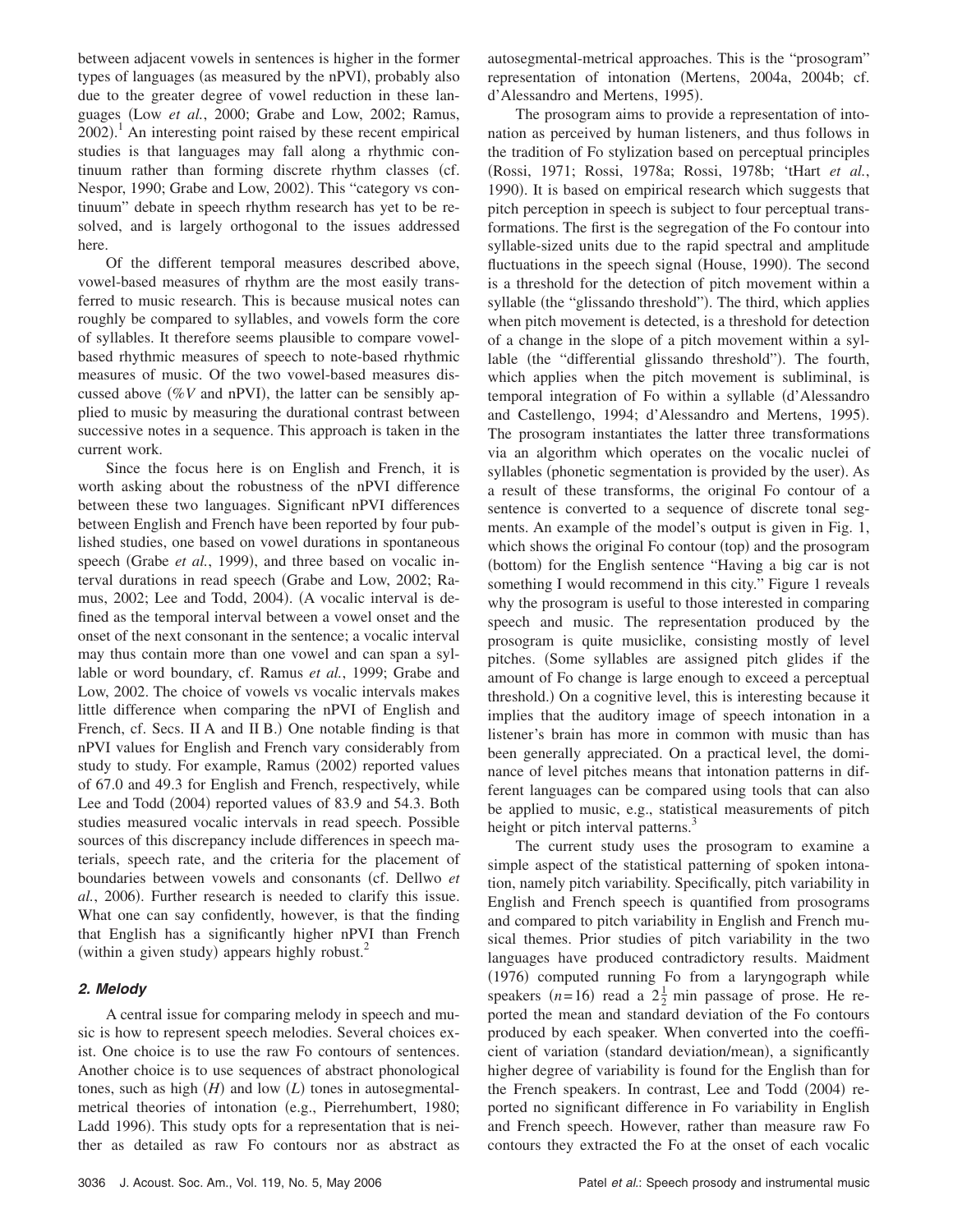

FIG. 1. Illustration of the prosogram, using the British English Sentence "Having a big car is not something I would recommend in this city" as uttered by a female speaker. In both graphs, the horizontal axis along the top shows time in seconds, the vertical axis shows semitones re 1 Hz (an arrow is placed at 150 Hz for reference), and the bottom shows IPA symbols for the vowels in this sentence. The onset and offset of each vowel is indicated by vertical dashed lines above the vowels' IPA symbol. (a) Shows the original Fo contour, while (b) shows the prosogram. In this case, the prosogram has assigned level tones to all vowels save for the vowel in "car," which was assigned a glide. Note that the pitches of the prosogram do not conform to any musical scale.

interval in a sentence and studied the variability of these values across a sentence. (They expressed each value as a semitone distance from the mean vocalic-onset Fo in the utterance, and then computed the standard deviation of this sequence of pitch values.)

These two studies illustrate the fact that pitch variability in speech can be measured in different ways. Whether or not one obtains differences between languages may depend on the method one chooses. For those interested in perception, the prosogram offers a motivated way to study the variability of pitch patterns in speech. Furthermore, it offers two ways to quantify variability, i.e., in terms of pitch height and pitch intervals. The former measures the spread of pitches about a mean pitch (as in Lee and Todd's, 2004 study). The latter measures whether steps between successive pitches tend to be more uniform or more variable in size. Both types of measures were computed in this study in order to compare speech to music.

#### **II. METHODS**

## **A. Corpora**

The materials were the same as those in Patel and Daniele (2003). For speech, 20 English and 20 French sentences were taken from the database of Nazzi *et al.* (1998), consisting of four female speakers per language reading five unique sentences each. The sentences had been recorded in a quiet room and digitized at 16 000 Hz. They are short newslike utterances, and have been used in a number of studies of speech rhythm by other researchers (e.g., Nazzi *et al.*, 1998; Ramus et al., 1999; Ramus, 2002). They range from 15 to 20 syllables in length and are approximately 3 s long (see Appendix A for a full list). Table I gives some basic data on sentence characteristics. Sentences contained about 16 vowels on average, most of which were singletons (i.e., a vowel not abutting another vowel). Thus durational computations based on vowels vs vocalic intervals are likely to yield similar results. The original motivation for studying vocalic intervals in studies of speech rhythm was an interest in infant speech perception, under the assumption that infants perform a crude segmentation of the speech stream which only distinguishes between vocalic and nonvocalic (i.e., consonantal) portions (Mehler *et al.*, 1996; Ramus *et al.*, 1999). Since the current work focuses on adult perception of speech, and since vowels are well-established phonological units in language while vocalic intervals are not, this study examines vowels rather than vocalic intervals.

The musical data are themes from turn-of-the 20th century English and French composers, drawn from a musicological sourcebook for instrumental music (A Dictionary of *Musical Themes, Barlow and Morgenstern, 1983). Themes* were analyzed for all English and French composers in the

TABLE I. Some basic statistics on the sentences studied.

|                     | Duration         | Speech rate           | No. Vowels /          |                              |              |                     |  |
|---------------------|------------------|-----------------------|-----------------------|------------------------------|--------------|---------------------|--|
|                     | (s)<br>Mean (sd) | (svll/s)<br>Mean (sd) | sentence<br>Mean (sd) | Avg Fo $(Hz)$<br>Mean $(sd)$ | Total vowels | Singleton<br>vowels |  |
| English<br>$(n=20)$ | 2.8(0.2)         | 5.8(0.3)              | 15.7(1.7)             | 222.2(14.1)                  | 314          | 296                 |  |
| French<br>$(n=20)$  | 2.8(0.2)         | 6.1(0.5)              | 17.3(1.6)             | 219.4 (25.7)                 | 346          | 310                 |  |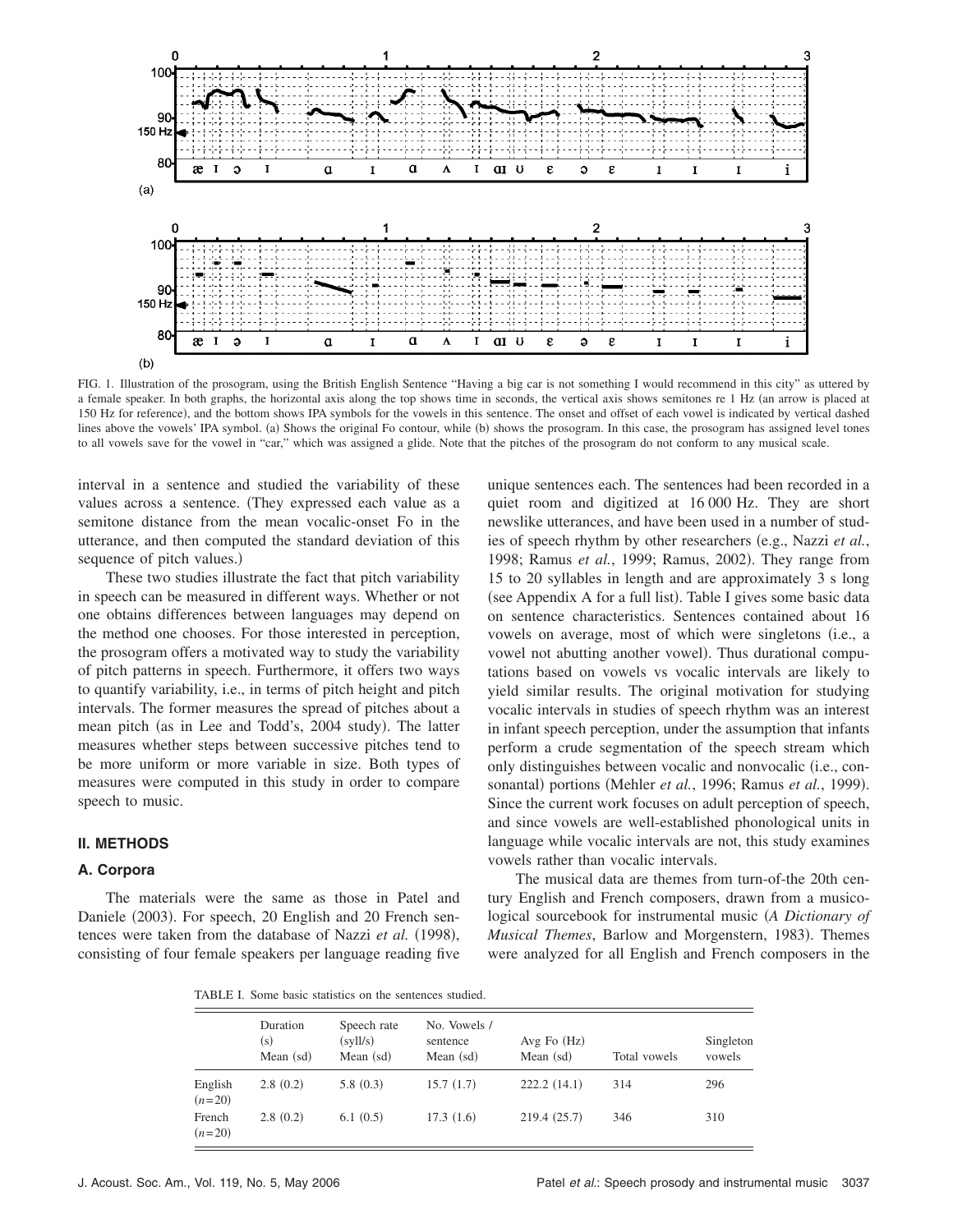dictionary who were born in the 1800s and died in the 1900s. This era is recognized by musicologists as being a time of musical nationalism, when music is thought to be especially reflective of culture (Grout and Palisca, 2000). It is also not too distant in the past, which is desirable since measurements of speech are based on living speakers and since languages can change phonologically over time. To be included, composers had to have at least five usable themes, i.e., themes that met a number of criteria designed to minimize the influence of language or other external influences on musical structure. For example, themes were excluded if they came from works whose titles suggested a vocal conception or the purposeful evocation of another culture (see Patel and Daniele, 2003 for the full list of criteria). Furthermore, themes were required to have at least 12 notes (to provide a good sample for rhythm measures), and no internal rests, grace notes, or fermatas, which introduced durational uncertainties. These criteria yielded six English composers (137 themes) and ten French composers (181 themes). In reviewing the themes used in the previous study, a few inadvertent errors of inclusion or exclusion were found and corrected, resulting in 136 English and 180 French themes in the current work (see Appendix B for a complete list of composers and themes).

#### **B. Phonetic segmentation**

To analyze linguistic nPVI, vowel boundaries were marked in English and French sentences using wide-band speech spectrograms generated with SIGNAL (Engineering Design) running on a modified personal computer (frequency resolution=125 Hz, time resolution=8 ms, one FFT every 3 ms, Hanning window). Vowel onset and offset were defined using standard criteria (Peterson and Lehiste, 1960). Vowel boundaries in this study were marked independently of the boundaries defined by Ramus (2002) for the same set of sentences. Those earlier boundaries, which served as the basis of the nPVI values reported in Patel and Daniele  $(2003)$ , came from a phonetic segmentation based on a waveform display with interactive playback. In the current study segmentation of the sentences was based on a display showing both the waveform and spectrogram, plus interactive playback. Availability of a spectrogram often resulted in boundary locations which differed from those marked by Ramus.

As noted above, this study focuses on vowels rather than vocalic intervals. However, both quantities were measured and yielded very similar results in the rhythmic analyses. This is not surprising since the great majority of vowels in both languages were singletons (Table I). The results report vowel measurements only (data based on vocalic intervals are available upon request).

#### **C. Duration coding of musical themes**

As in earlier work, measurement of duration in musical themes was made directly from music notation. This stands in contrast to the speech measurements, which were (necessarily) based on acoustic signals. Initially this may seem problematic, but as noted in Patel and Daniele (2003) the



FIG. 2. Examples of duration and pitch coding of musical themes. (D122: Debussy's *Quartet in G minor for Strings, 1st movement, 2nd theme.* E72: Elgar's Symphony No. 1, in A Flat, Opus 55, 4th movement, 2nd theme.) D122 illustrates duration coding: the relative duration of each note is shown below the musical staff (see text for details). E72 illustrates pitch coding: each note is assigned a pitch value based on its semitone distance from A4  $(440 \text{ Hz})$ . The nPVI of note durations in D122 is 42.2. The coefficient of variation (CV) of pitch intervals in E72 is 0.79.

analysis of acoustic recordings of music raises its own problems, such as which performance of each theme to analyze and how to defend this performance against other available recordings, all of which will differ in the fine nuances of timing. Music notation is thus a reasonable choice since it at least affords an unambiguous record of the composer's intentions. That being said, it is important for future work to study timing patterns in human performances because such performances deviate from the idealized durations of music notation in systematic ways (Repp, 1992; Palmer, 1997). It will be interesting to determine what influence such deviations have on the results of a study like this one.

An example of durational coding of a musical theme is shown in Fig. 2 (top). Notes were assigned durations according to the time signature, with the basic beat assigned a duration of 1 (e.g. a quarter note in  $4/4$  or an eighth note in  $3/8$ ), and other notes assigned their relative durations according to standard music notation conventions. Durations were thus quantified in fractions of a beat. Because the nPVI is a relative measure, any scheme which preserves the relative duration of notes will result in the same nPVI for a given sequence. For example, the first note of a theme could always be assigned a duration of 1 and other note durations could be expressed as a fraction or multiple of this value.

## **D. Computation of rhythmic measures and Monte Carlo analyses**

Two rhythmic measures were computed for each sentence and musical theme: the nPVI and the coefficient of variation  $(CV)$ , the latter defined as the standard deviation divided by the mean. Like the standard deviation, the CV is a measure of overall variability which is insensitive to the order of elements in the sequence. Yet like the nPVI, it is a dimensionless quantity since the same units appear in both the numerator and denominator. It is thus well suited for comparing temporal patterns in speech and music when speech is measured in seconds and music is measured in fractions of a beat. Furthermore, the CV (like the nPVI) is only sensitive to the relative duration of events; scaling these durations up or down by a constant factor does not change its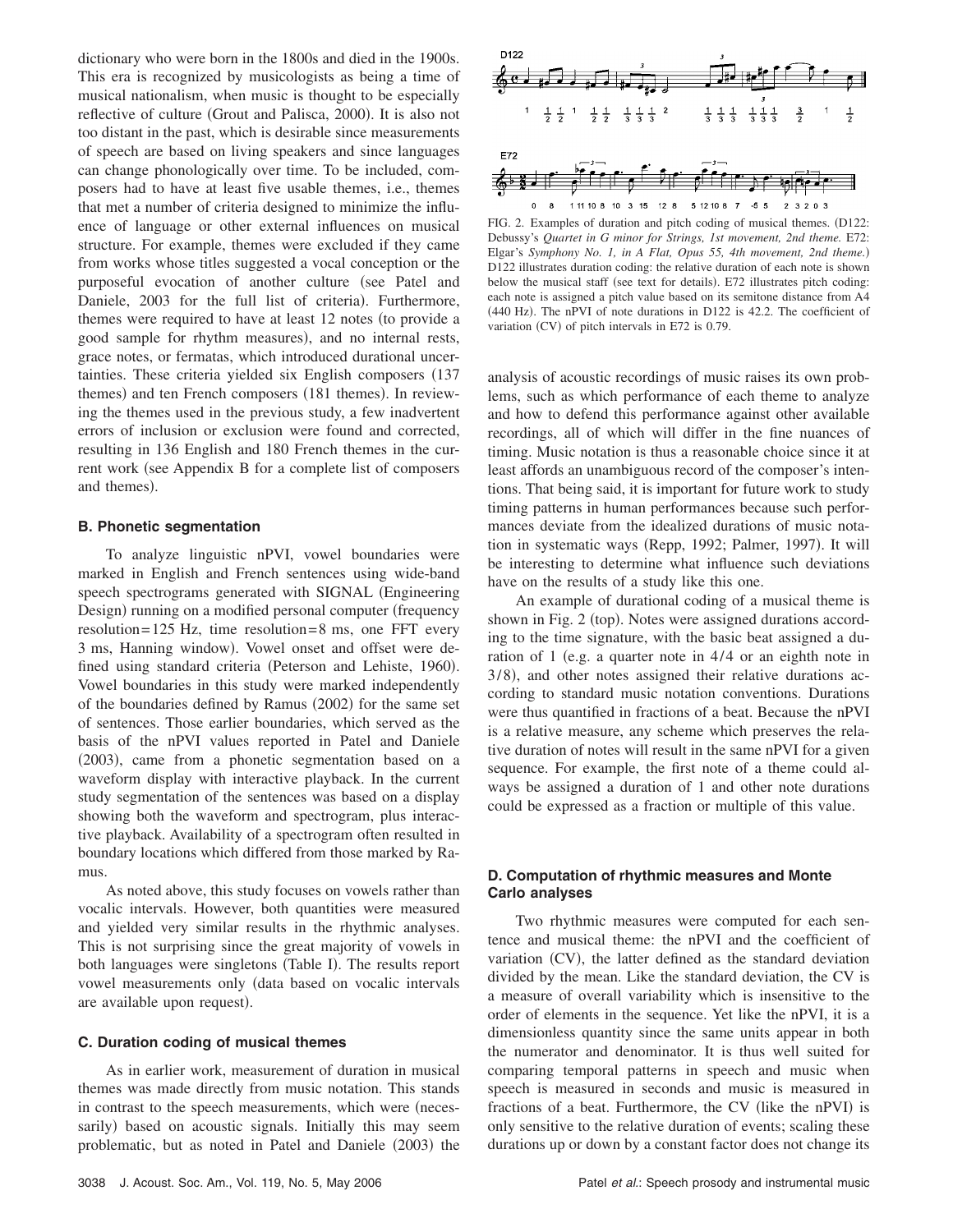value. Hence any durational coding scheme for musical themes will produce the same CV as long as the relative durations of events are preserved.

The relationship between nPVI and CV was studied in two ways. First, within each domain (speech or music) linear regressions were performed with CV as the independent variable and nPVI as the dependent variable. This showed the extent to which nPVI was predicted by CV. Next, within each domain a Monte Carlo technique was used to estimate the probability of the observed English-French nPVI difference given existing variability differences. The technique was based on scrambling the order of durations in each sequence, which destroys its temporal structure while retaining its overall variability. For example, if focusing on speech, the sequence of vowel durations in each English and French sentence was randomly scrambled and the nPVI of these scrambled sequences was computed. The difference between the mean nPVI values for the scrambled-English and scrambled-French sentences was recorded. This procedure was repeated 1000 times. The proportion of times that this "scrambled nPVI" difference was equal to or greater than the original nPVI difference was taken as a *p*-value indicating the probability of obtaining an nPVI equal to or greater than the observed nPVI difference between the languages. The same procedure was used for musical themes.

#### **E. Melodic analyses**

To quantify pitch patterns in speech, prosograms were computed for all English and French sentences using prosogram version 1.3.6 as instantiated in Praat (Mertens,  $2004a$ ;  $2004b$ .<sup>4</sup> As part of the algorithm, an Fo contour was computed for each sentence using the autocorrelation algorithm of Boersma (1993). (Default parameters were used with the exception of frame rate, minimum pitch, and maximum pitch, which were set to 200 Hz, 60 Hz, and 450 Hz, respectively.) Prosogram analysis is based on the vocalic nuclei of syllables. To determine whether a given vowel should be assigned a level tone or a glide, a glide threshold of  $0.32/T<sup>2</sup>$  semitones/s was used, where *T* is the duration of a vowel in s. If the rate of pitch change was greater than this threshold, the vowel was assigned a frequency glide (or two abutting glides if the differential glissando threshold was exceeded). The choice of  $0.32/T^2$  semitones/s as the glissando threshold is based on perceptual research on the threshold for detecting pitch movement in speech, combined with experiments in which prosogram output is compared to human transcriptions of intonation ('tHart 1976; Mertens, 2004b). Vowels with pitch change below the glide threshold were assigned a level tone equal to their median pitch value. This served as an estimate of the perceived pitch of the syllable, as formerly computed from a time-weighted average of the vowel's Fo contour in earlier versions of the prosogram (e.g., d'Alessandro and Mertens, 1995; Mertens and d'Alessandro, 1995; Mertens *et al.*, 1997).

For maximum comparability to music, only level tones were used in the quantification of pitch variability in speech. Such tones represented 97% of tones assigned to vowels in the current corpus. Occasionally the prosogram did not assign a tonal element to a vowel, e.g., if the intensity of the vowel was too low, the vowel was devoiced (e.g., an unstressed "to" in English being pronounced as an aspirated  $/t$ ), or if Praat produced a clearly erroneous Fo value. However, such omissions were rare: 90% of English vowels were assigned level tones and 4% were assigned glides, while 96% of French vowels were assigned level tones and 2% were assigned glides. A typical sentence had about 15 level tones and 1 glide.

Variability in pitch height and of pitch intervals within a sentence was computed via the coefficient of variation  $(CV)$ . To study pitch height variation, each level tone was assigned a semitone distance from the mean pitch of all level-tones in the sentence, and then the CV of these pitch distances was computed. To study interval variability, adjacent level tones in a sentence were assigned a pitch interval in semitones,

$$
st = 12 \log_2(f2/f1),\tag{2}
$$

where *f*1 and *f*2 represent the initial and final tone of the pair, respectively. (Intervals were computed between immediately adjacent level tones only, not between tones separated by a glide.) The CV of these intervals was then quantified. Because the mean appears in the denominator of the CV, measurements of pitch distances and pitch intervals used absolute values in order to avoid cases where mean distance size or mean interval size was equal to or near 0, which would yield mathematically ill-defined CVs. The choice of semitones as units of measurement is based on recent research on the perceptual scaling of intonation (Nolan, 2003). Earlier work by Hermes and Van Gestel (1991) had suggested ERBs should be used in measuring pitch distances in speech. Since the CV is dimensionless, one could measure pitch in speech and music in different units (ERBs vs semitones) and still compare pitch variability across domains using the CV as a common metric. The precise choice of units for speech is unlikely to influence the results reported here.

To quantify melodic patterns in music, musical themes were coded as sequences of pitch values where each value represented a given pitch's semitone distance from A440 (Fig. 2, bottom). This permitted straightforward computation of each tone's semitone distance from the mean pitch of the sequence and of pitch interval patterns (the latter simply being the first-order difference of the pitch values). Measures of pitch height and interval variability were then computed in precisely the same manner as for speech. (Note that the choice of A440 as a referent pitch makes no difference to the measures of variability computed here. Any scheme which preserves the relative position of tones along a semitone scale would yield the same results. For example, one could code each pitch in a musical theme as its distance in semitones from the lowest pitch of the theme, or from the mean pitch of the theme.)

#### **III. RESULTS**

#### **A. Rhythm**

Table II shows nPVI and CV values for speech and music. Reported *p*-values in this and following tables were computed using the Mann-Whitney U-test, except for *p*-values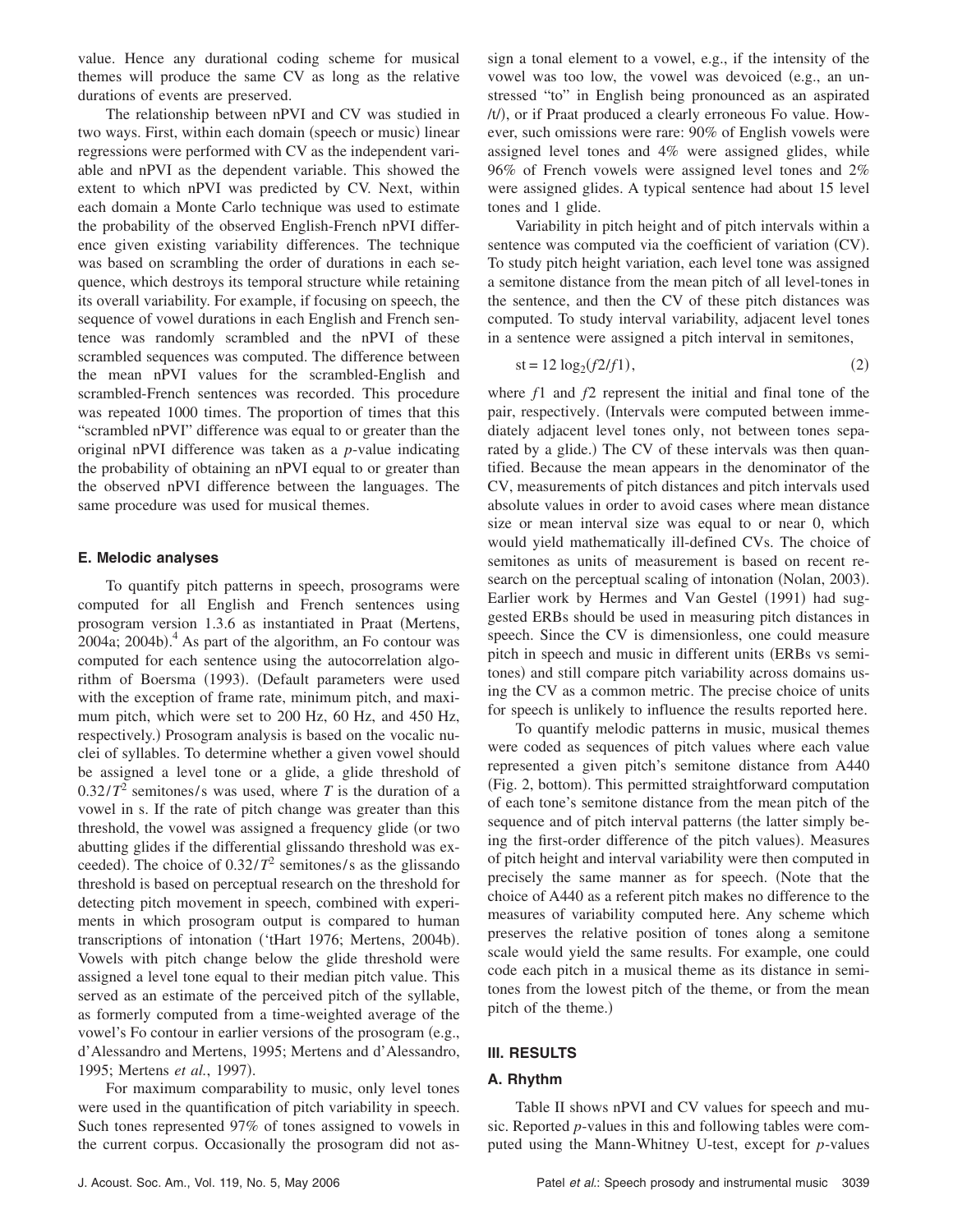TABLE II. nPVI and CV for speech and music (mean and s.e.). The rightmost column gives the probability that the observed nPVI difference is due to the difference in CV.

|                    | English<br>$n$ PVI | French<br>$n$ PVI | n       | English<br>CV | French<br><b>CV</b> | $\boldsymbol{D}$ | $p(\Delta n$ PVI $ \Delta CV)$ |
|--------------------|--------------------|-------------------|---------|---------------|---------------------|------------------|--------------------------------|
| Speech<br>(vowels) | 55.0(3.0)          | 35.9(1.8)         | < 0.001 | 0.55(0.03)    | 0.36(0.02)          | < 0.001          | 0.01                           |
| Music<br>(notes)   | 47.1(1.8)          | 40.2(1.9)         | < 0.01  | 0.61(0.02)    | 0.58(0.02)          | 0.34             | 0.001                          |

associated with Monte Carlo analyses, which were computed as described in Sec. II D. Table II reveals that English and French sentences show a highly significant difference in durational contrastiveness (nPVI) as well as in durational variability (CV). English and French music, on the other hand, show a significant difference in contrastiveness but not in variability.

Regressions of CV on nPVI in each domain are shown in Fig. 3. The linear regressions reveal that within each domain, higher CV is predictive of higher nPVI, though the relationship appears to be stronger in speech than in music (see Fig. 3 captions for regression slopes,  $r^2$  values, and *p* values).

To assess whether CV differences between the two languages are responsible for linguistic nPVI differences, a Monte Carlo analysis was conducted as described in Sec. II D. The result of this analysis is shown in Fig. 4, which plots the distribution of nPVI differences between English and French speech when the order of vowel durations in each sentence is scrambled and the nPVI difference between the two languages is computed (1000 iterations). The actual nPVI difference (19.1 points) is shown by an arrow. Based on this frequency distribution, the probability of an nPVI difference of 19.1 points or greater is quite small  $(p=0.01)$ . This value is listed in the right-most column of Table II as  $p(\Delta n$ PVI $|\Delta CV$ ), i.e., the probability of the observed difference in nPVI given the observed difference in variability. A similar analysis was conducted for music, with the resulting *p*-value being 0.001. Thus it is highly unlikely that variability differences account for nPVI differences in either domain.

## **B. Melody**

Table III shows the results of pitch variability measurements for speech and music. Table III reveals that English and French speech do not differ in the variability of pitch height within utterances, but do show a significant difference in pitch interval size variability, with French having lower



FIG. 3. The relationship between CV and nPVI for speech (a, b) and music (c, d). For speech each dot represents one sentence; for music each dot represents one theme. The best fitting regression line for each panel is also shown. English speech: nPVI=23.5  $+57.3 \times CV$ , **r**<sup>2</sup>=0.34, df=18, **p**=**0.03**; French speech: nPVI=11.7  $+66.5 \times CV$ , **r**<sup>2</sup>=**0.43**, df=18, **p** #**0.01**; English music: nPVI=26.6  $+33.9 \times CV$ , **r**<sup>2</sup>=**0.14**, df=134, **p** #**0.001**; French music: nPVI=6.2  $+59.1 \times CV$ , **r**<sup>2</sup>=**0.36**, df=178, **p** #**0.001**. For the musical data, hatched lines show the lower possible limit of the nPVI and CV at 0 on each axis: the axes range into negative numbers for display purposes only, so that the points at  $(0,0)$  can be clearly seen. Themes with a score of 0 for nPVI and CV have notes of a single duration. There were two such English themes and eight such French themes.

3040 J. Acoust. Soc. Am., Vol. 119, No. 5, May 2006 Patel et al.: Speech prosody and instrumental music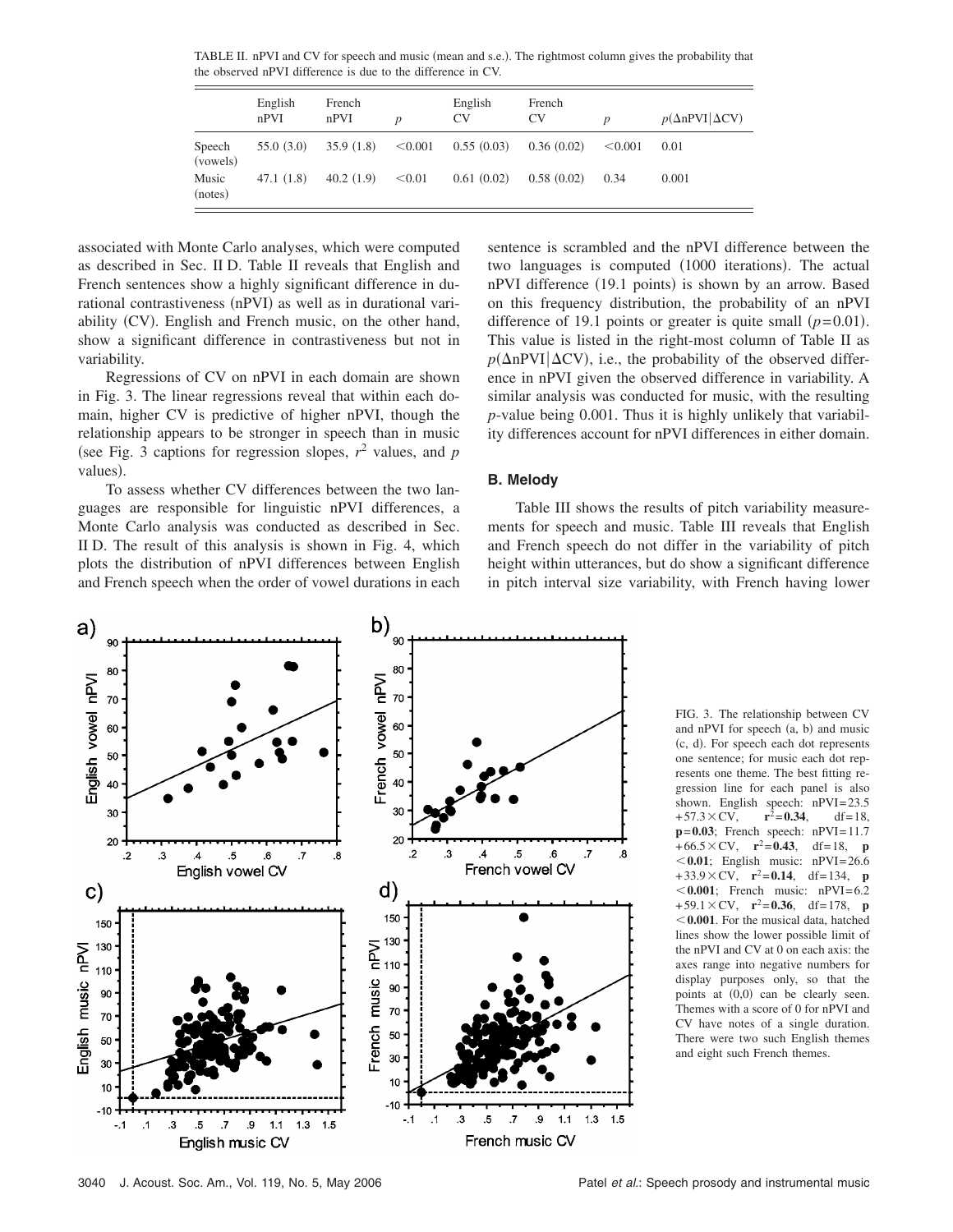

FIG. 4. Result of Monte Carlo analysis for English vs French speech. The actual nPVI difference between the two languages in this study (19.1 points) is shown by an arrow. See text for details.

interval variability than English. With regard to the latter point, it is interesting to note that the average absolute interval size is virtually identical in the two languages (2.1 vs 2.2) st for French vs English, respectively), yet French speech shows significantly lower interval variability than English. In other words, as the voice moves from one vowel to the next the size of the pitch change is more uniform in French than in English speech.

Turning to music, a similar picture emerges: differences in pitch height variability are not significant, but French music has significantly lower pitch interval variability than English music. In other words, as the melody moves from one note to the next the size of the pitch change is more uniform in French than in English music. Once again, this difference exists despite the fact that the average absolute interval size is nearly identical  $(2.7 \text{ vs } 2.6 \text{ st for French and English mu$ sic, respectively). Figure 5 shows the data for pitch interval variability in speech and music. Figure 5 shows that the linguistic difference in pitch interval variability between English and French speech is much more pronounced than is the musical difference, a finding reminiscent of earlier work

TABLE III. Pitch variability in speech and music, measured in terms of pitch height (the CV of pitch distances from the mean pitch of a sequence) or pitch intervals (the CV of pitch interval size within a sequence). Mean and s.e. are shown.

|           | English<br>Pitch CV | French<br>Pitch CV | $\boldsymbol{p}$ |  |
|-----------|---------------------|--------------------|------------------|--|
| Speech    |                     |                    |                  |  |
| Pitch     | 0.71(0.04)          | 0.75(0.04)         | 0.32             |  |
| height    |                     |                    |                  |  |
| Pitch     | 0.88(0.05)          | 0.68(0.03)         | < 0.01           |  |
| intervals |                     |                    |                  |  |
| Music     |                     |                    |                  |  |
| Pitch     | 0.69(0.01)          | 0.71(0.01)         | 0.14             |  |
| height    |                     |                    |                  |  |
| Pitch     | 0.76(0.02)          | 0.71(0.02)         | 0.03             |  |
| intervals |                     |                    |                  |  |
|           |                     |                    |                  |  |



FIG. 5. Pitch interval variability in English and French speech and music. Pitch interval variability is defined as the CV of absolute interval size between pitches in a sequence. Error bars show standard errors.

on the nPVI. This should not be surprising, since music is an artistic endeavor with substantial intracultural variation and (unlike speech) no *a priori* reason to follow melodic norms. What is remarkable is that despite this variation, a significant cultural difference emerges in the same direction as the linguistic difference.

#### **C. Rhythm and melody combined**

Having analyzed rhythm and melody independently, it is interesting to combine the results in a single graph showing English and French speech and music in two-dimensional space with rhythm and melody on orthogonal axes. This representation can be referred to as an RM-space plot. Figure 6 shows such a plot, with nPVI being the measure of rhythm and melodic interval variability (MIV) being the measure of melody. MIV is defined as  $100 \times CV$  of pitch interval variability. Scaling the CV by 100 serves to put MIV in the same general range of values as nPVI. One aspect of this figure deserves immediate comment. Recall from Sec. I B 1 that the value of a given language's nPVI can differ widely from one study to the next, likely due to differences in corpora, speech



FIG. 6. Rhythm-melody (RM) space for speech and music. Axes are nPVI and MIV. Error bars show standard errors.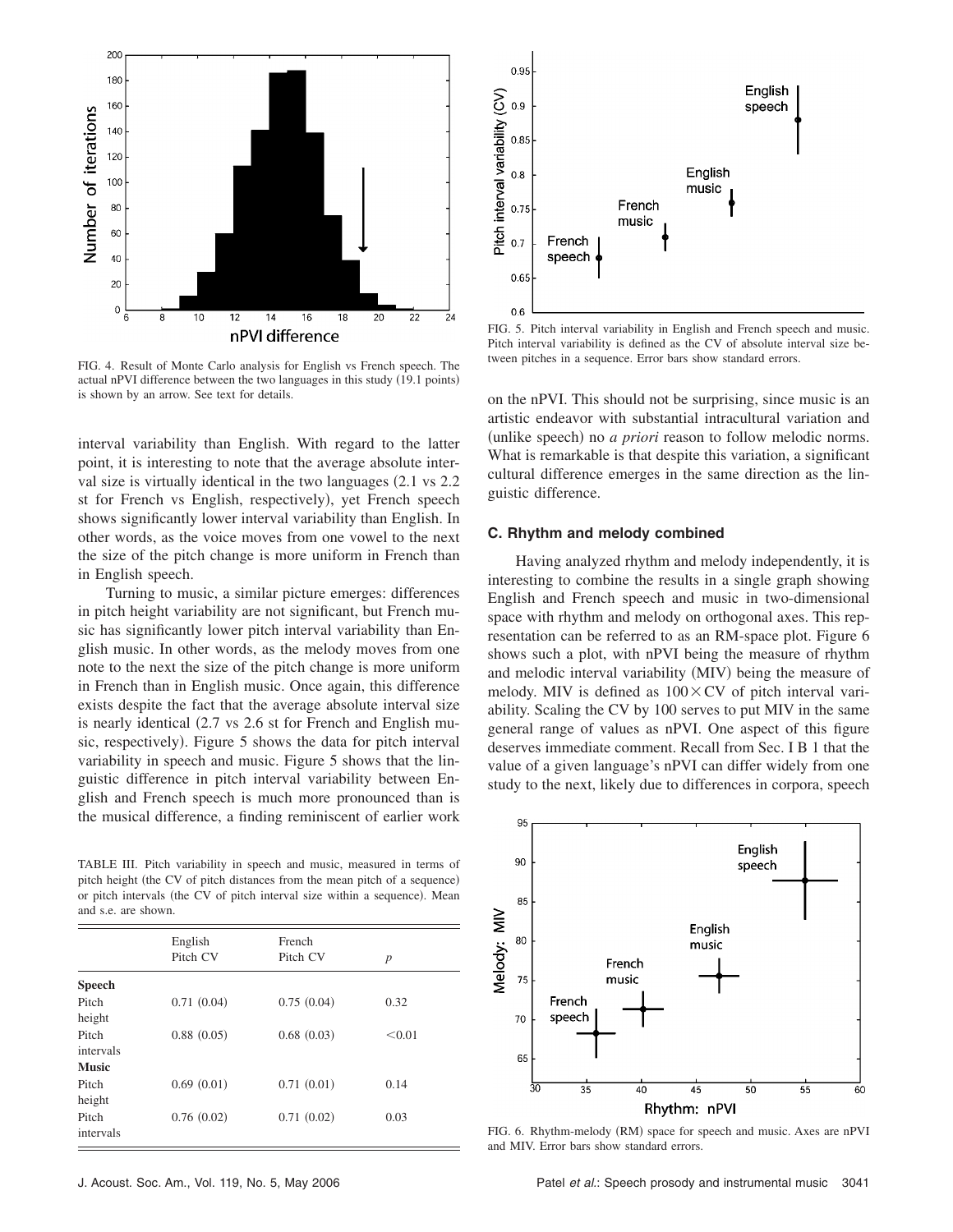

FIG. 7. nPVI and MIV values for individual composers. Error bars show standard errors. Note the almost complete separation of English and French composers in RM space, despite large overlap between the nationalities along either single dimension.

rate, and phonetic segmentation criteria. The same may be true of MIV values. Thus the position of a given language in RM space will likely vary from study to study. What is relevant is the *distance* between languages *within* a given study, where corpora and other criteria are more tightly controlled. The same point applies to music.

Using RM space, the "prosodic distance" (pd) between two languages can be defined as the Euclidean distance between the points representing the mean nPVI and MIV of the languages. For English and French speech (Es, Fs), this distance is

$$
pd(Es, Fs) = \sqrt{(nPVI_{Es} - nPVI_{Fs})^2 + (MIV_{Es} - MIV_{Fs})^2}.
$$
\n(3)

In the current data the distance between English and French speech is 27.7 RM units. Applying the same equation to the musical data (i.e., replacing Es and Fs with Em and Fm), yields a distance between English and French music of 8.5 RM units. Thus the musical distance is about 30% of the linguistic difference.

Another aspect of Fig. 6 worth noting is that a line connecting English and French speech in RM space would lie at a very similar angle to a line connecting English and French music. In fact, if one defines vectors between the two languages and the two musics, using standard trigonometric formulas one can show that the angle between these vectors is only 14.2°. Thus a move from French to English speech in RM space involves going in a very similar direction as a move from French to English music.

Focusing now on the musical data, it is interesting to examine the position of individual composers in RM space, as shown in Fig. 7. Figure 7 reveals that English and French composers occupy distinct regions of RM space, despite large variation along any single dimension (Holst is the one exception, and is discussed later). This suggests that the *joint* properties of melody and rhythm, not either one alone, are involved in defining national characteristics of music.

#### **IV. DISCUSSION**

#### **A. Aspects of speech prosody reflected in music**

New tools from phonetics permit the confirmation of an old intuition shared by musicologists and linguists, namely that the instrumental music of a culture can reflect the prosody of its native language. These tools (the nPVI and the prosogram) are noteworthy because they allow quantitative comparisons of rhythm and melody in speech and music.

An exploration of the relationship between durational contrastiveness (nPVI) and durational variability reveals that nPVI differences between English and French speech are not a by-product of variability differences, even though the two languages do have significant differences in the variability of vowel durations in sentences. Variability differences also cannot account for musical nPVI differences between English and French (in fact, the two musics do not show a significant variability difference). It is thus clear that music reflects durational contrastiveness in speech, not durational variability. This finding is interesting in light of claims by linguists that part of the characteristic rhythm of English is a tendency for full and reduced vowels to alternate in spoken sentences (e.g., Bolinger, 1981). It appears that this tendency (or its absence) may be reflected in music.

Turning to melody, measures of pitch variability reveal that a specific aspect of speech melody is reflected in music, namely the variability of interval size between successive pitches in an utterance. English speech shows greater interval variability than French speech, even though the average pitch interval size in the two languages is nearly identical. This same pattern is reflected in music. Initially it may seem odd that pitch *intervals* in speech are reflected in music. While the human perceptual system is quite sensitive to interval patterns in music (where for example a melody can be recognized in transposition as long as its interval pattern is preserved), music features well-defined interval categories such as the minor second and perfect fifth while speech does not. Might the perceptual system attend to interval patterns in speech despite the lack of stable interval structure? Recent theoretical and empirical work in intonational phonology suggests that spoken pitch intervals may in fact be important in the mental representation of intonation, even if they do not adhere to fixed frequency ratios (Dilley, 2005). If this is the case, then one can understand why the perceptual system might attend to interval patterns in speech as part of learning the native language. It remains to be explained, though, why English speech should have a greater degree of interval variability than French. One idea is that British English may have three phonologically distinct pitch levels in its intonation system, while French may only have two (cf. Willems, 1982; Ladd and Morton, 1997; Jun and Fougeron, 2000; Jun, 2005). A compelling explanation, however, awaits future research.

While the current study focuses on just two cultures, it is worth noting that the techniques presented here are quite general. They can be applied to any culture where a sufficient sample of spoken and musical patterns can be collected. It would be quite interesting, for example, to use them to study relations between speech and instrumental music in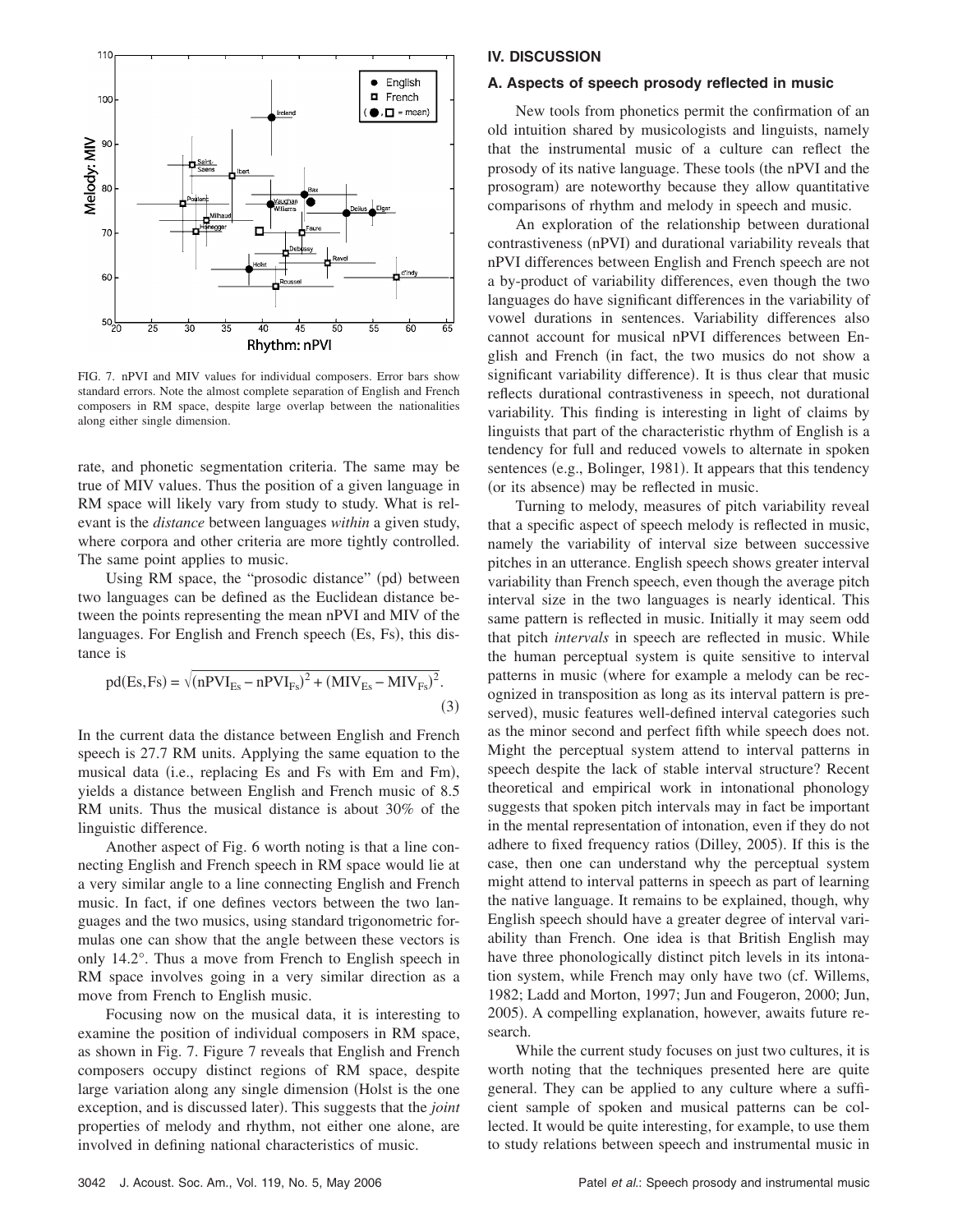tone languages. Thai and Mandarin may be a good choice for such a comparison, since the languages have very different nPVI values (Grabe and Low, 2002) and different tone patterns, and since both languages come from cultures with well-developed instrumental music traditions.

#### **B. A possible mechanism**

By what route might speech patterns find their way into music? One oft-heard proposal is that composers borrow tunes from folk music, and that these tunes bear the stamp of linguistic prosody because they were written with words. This might be termed the "indirect route" from speech to music. The current study proposes a different hypothesis based on the idea of a "direct route" between the two domains. One advantage of the direct-route hypothesis is that it can account for the reflection of speech in music not thought to be particularly influenced by folk music (e.g., much of Elgar's and Debussy's work, cf. Grout and Palisca, 2000). The direct-route hypothesis centers on the notion of statistical learning of prosodic patterns in the native language. Statistical learning refers to tracking patterns in the environment and acquiring implicit knowledge of their statistical properties, without any direct feedback. Statistical learning of prosodic patterns in one's native language likely begins early in development. Research on language development has shown that infants are adept at statistical learning of phonetic/ syllabic patterns in speech and of pitch patterns in nonlinguistic tone sequences (Saffran *et al.*, 1996; 1999) Thus it seems plausible that statistical learning of rhythmic and tonal patterns in speech would also begin in infancy, especially since infants are known to be quite sensitive to the prosodic patterns of language (Jusczyk, 1997; Nazzi et al., 1998; Ramus 2002b).

Statistical learning of tone patterns need not be confined to infancy. Adult listeners show sensitivity to the distribution of different pitches and to interval patterns (Oram and Cuddy, 1995; Saffran *et al.*, 1999; Krumhansl, 2000; Krumhansl *et al.*, 2000). Importantly, statistical learning in music can occur with atonal or culturally unfamiliar materials, meaning that it is not confined to tone patterns that follow familiar musical conventions. Synthesizing these findings with the comments in the preceding paragraph leads to the hypothesis that statistical learning of the prosodic patterns of speech creates implicit knowledge of rhythmic and melodic patterns in language, which can in turn influence the creation of rhythmic and tonal patterns in music. Importantly, there is no claim that this influence is obligatory. Rather, linguistic patterns are seen as one resource available to a composer (either consciously or subconsciously) when they set out to compose music that is "of their culture" (cf. Patel and Daniele, 2003). Future work should consider what sort of evidence would support a causal link of this kind between speech and music.

## **C. Rhythm-melody relations: A domain for future investigation**

Figure 7 suggested that joint properties of melody and rhythm may be particularly important for distinguishing be-



FIG. 8. (a, b) Pitch and duration patterns for the French sentence "Les mères sortent de plus en plus rapidement de la maternité" as uttered by a female speaker.  $(c, d)$  Pitch and duration patterns for a French musical theme from Debussy's *Les Parfums de la Nuit*. See text for details.

tween the music of different nations. While this study has examined rhythm and melody independently, it would be worth examining relations between rhythmic and melodic patterns in future work. Such relations may distinguish between languages and be reflected in music. One motivation for pursuing this issue is research in music perception suggesting that listeners are sensitive to such relations, e.g., the temporal alignment (or misalignment) of peaks in pitch and in duration (Jones, 1987; 1993). A second motivation is research on prosody which has revealed language-specific relations in the form of stable patterns of alignment of pitch peaks and valleys relative to the segmental string (Arvaniti *et al.*, 1998; Ladd *et al.*, 1999; Atterer and Ladd, 2004). This suggests that part of the characteristic "music" of a language is the temporal alignment between rhythmic and melodic patterns.

The key practical issue for future studies of rhythmmelody relations is how to represent pitch and temporal patterns in a manner that facilitates cross-domain comparison. Figure 8 illustrates one idea based on a vowel-based analysis of pitch and timing in speech. Panel (a) shows the pitch pattern of a French sentence ("Les mères sortent de plus en plus rapidement de la maternité") as a sequence of vowel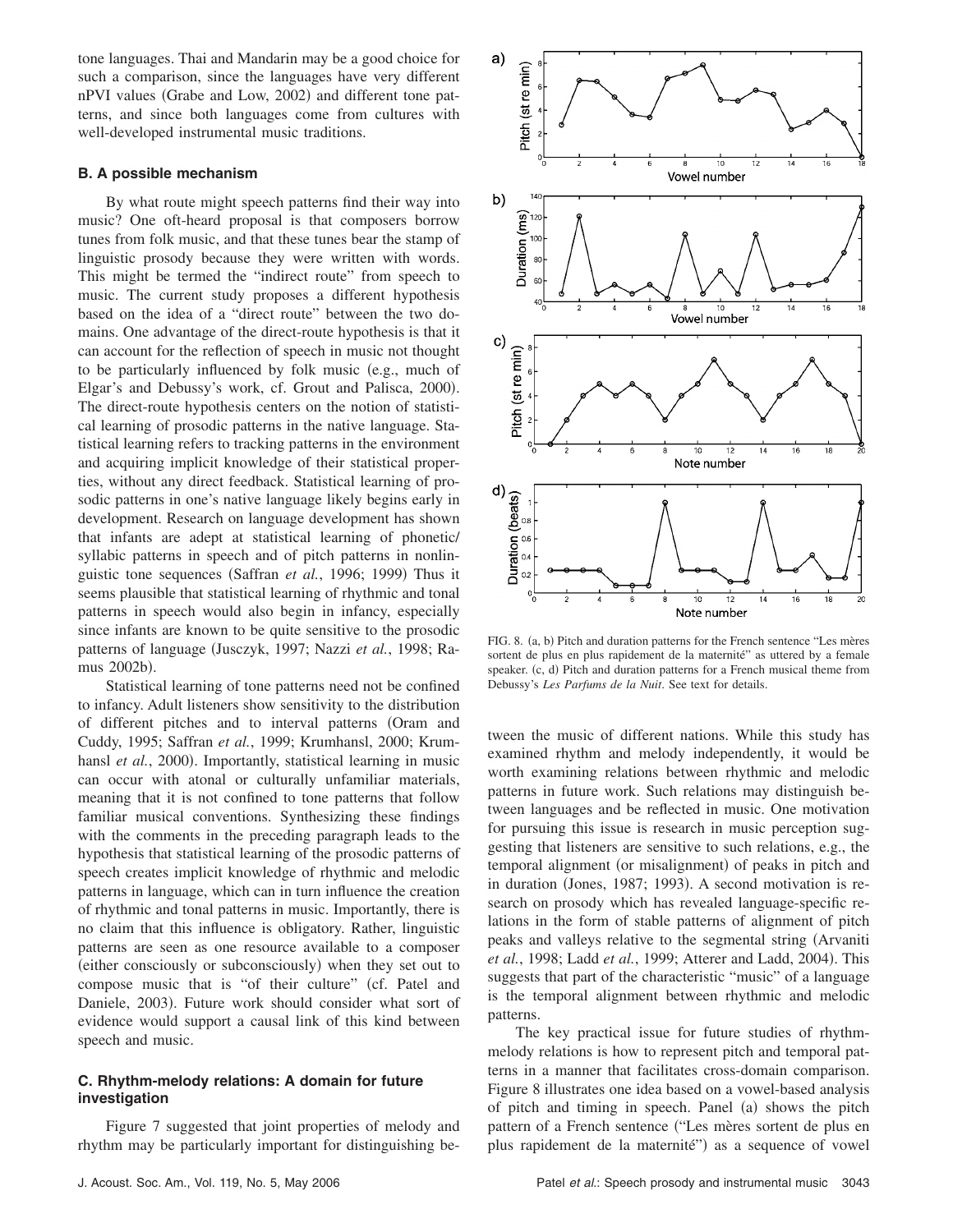pitches, with each number representing the semitone distance of each vowel from the lowest vowel pitch in the sequence. Panel (b) shows the corresponding sequence of vowel durations (in ms). Panel  $(c)$  shows the pitch pattern of a French musical theme (4th theme of the 2nd movement of *Les Parfums de la Nuit*, theme D57 in Barlow and Morgenstern, 1983), using the same convention as panel  $(a)$ , while panel (d) shows the duration pattern of the musical theme in fractions of a beat. The pitches in panel (a) are taken from the prosogram of the French sentence, but a reasonable estimate of these pitches can be made by simply taking the median Fo of each vowel (cf. Sec. IV D below).

When viewed in this way, it is easy to see how equivalent measurements of rhythm-melody relations can be made in speech and music. For example, one can ask whether there is a different pattern of alignment between pitch and duration peaks in language A than in language B, and if this difference is reflected in music. (This particular example is of interest to comparisons of British English and French, since phonologists have long noted that French sentences tend to be organized into phrases with pitch peaks and durational lengthening on the last syllable of each nonfinal phrase, e.g., Delattre, 1963; Jun and Fougeron, 2000; Di Cristo, 1998). Of course, one need not always look from speech to music; the direction of analysis can be reversed. In this case, one would first examine music for culturally-distinctive rhythm-melody relations, and then ask if these relations are reflected in speech. For example, the British composer Gustav Holst is unusual in being located in the "French" region of RM space in Fig. 6. Yet intuitively there is nothing French sounding about Holst's music (Indeed, the tune of "I Vow to Thee my Country," based on a theme from the *Jupiter* movement of *The Planets*, has often been suggested as an alternative national anthem for Britain). While Holst's anomalous position in RM space could simply be a sampling issue (i.e., it could change if more themes were added) it could also be that some as-yet unidentified relationship between rhythm and melody identifies his music as distinctively English. If so, it would be quite interesting to use this relationship to define a third dimension in RM space to see if it also separates English and French speech.

## **D. A possible application of RM space to quantifying non-native prosody**

Learning to speak a second language with fluency requires acquisition of both segmental and prosodic patterns. Difficulty with L2 prosody is recognized as a challenge for language learners, particularly when L1 and L2 are rhythmically or melodically quite distinct (Pike, 1945; Chela-Flores, 1994). Yet there are very few quantitative methods for assessing non-native prosody. Such methods could prove useful for providing quantitative feedback to language learners in computer-based accent training programs (i.e., when practicing without the benefit of feedback from a human teacher), as well as for basic research on prosodic acquisition. RM space may have some useful qualities in this regard. As discussed in Sec. III C, it is possible to compute the prosodic distance between any two points in RM space [see Fig. 6 and Eq.  $(3)$ ]. This means RM space could be used to quantify a speaker's prosodic distance from a target language which he or she is trying to acquire. For example, imagine that French and English represent *L*1 and *L*2 for a hypothetical language learner X. Further imagine that X is asked to read a set of sentences in *L*2, and nPVI and MIV measurements are made of these sentences based on the techniques used in the current study. X's mean nPVI and MIV values would define a point in RM space, whose prosodic distance from native English values,  $pd(X,Es)$ , could be quantified using Eq. (3). This number could serve as the basis for a quantitative prosodic score indicating how close a given speaker was to native *L*2 prosody.

Should such an approach be taken, it will be important to determine how prosodic distance relates to perceptual judgments of foreign accent. For example, there may be a nonlinear relationship between these quantities. Only empirical research can resolve this issue. Fortunately, research relating quantitative measures of prosody to judgments of nonnative accent has recently begun, motivated by the desire to test the perceptual relevance of different proposed rhythm measures. For example, White and Mattys (2005b) have studied the rhythm of non-native English as spoken by native Dutch and Spanish speakers. They examined a number of rhythm measures (such as  $\Delta C$ , %*V*, nPVI, etc.) and found that the best predictor of native-accent rating was a measure based on the coefficient of variation of vowel duration in sentences This measure, "VarcoV" (cf. Dellwo, 2006) showed an inverse linear relationship with degree of perceived foreign accent.<sup>5</sup> The methods of White and Mattys could be adapted to study the relationship between foreign accent judgments and measures of prosodic distance in RM space.

One notable feature of RM space is that it can easily be generalized to higher dimensions. Since RM space represents duration and pitch, an obvious candidate for an additional dimension is amplitude. In fact, a vowel-based amplitude measure has been shown to differentiate English and French speech. As part of a study comparing the variability of syllabic prominence in the two languages, Lee and Todd  $(2004)$ measured the intensity (rms) variation among vowels in a sentence, computing a value  $\Delta I$  for each sentence, representing the standard deviation of the intensity values.  $\Delta I$  was significantly larger for English than for French. Inspired by this work, the current study measured the RMS of each vowel in the current corpus (after first normalizing each sentence to  $1 \text{ V}$  rms). The CV of vowel rms was then computed within each sentence. Consistent with Lee and Todd's (2004) findings, English had a significantly higher vowel rms variability than French (mean and s.e. were  $0.53$   $(0.02)$  and  $0.40$  $(0.02)$  for English and French respectively,  $p < 0.001$ ). Thus English and French are distinct in a three-dimensional RM space with nPVI, MIV, and rms variation as orthogonal axes. Prosodic distances can be computed in 3*d* RM space via a generalization of Eq.  $(3)$  to three dimensions, and can be used to measure a non-native speaker's prosodic distance from a target language in three dimensions.

Whether using two or three dimensions, the major practical challenge in using RM space is phonetic segmentation of sentences, a time-consuming endeavor when done by hu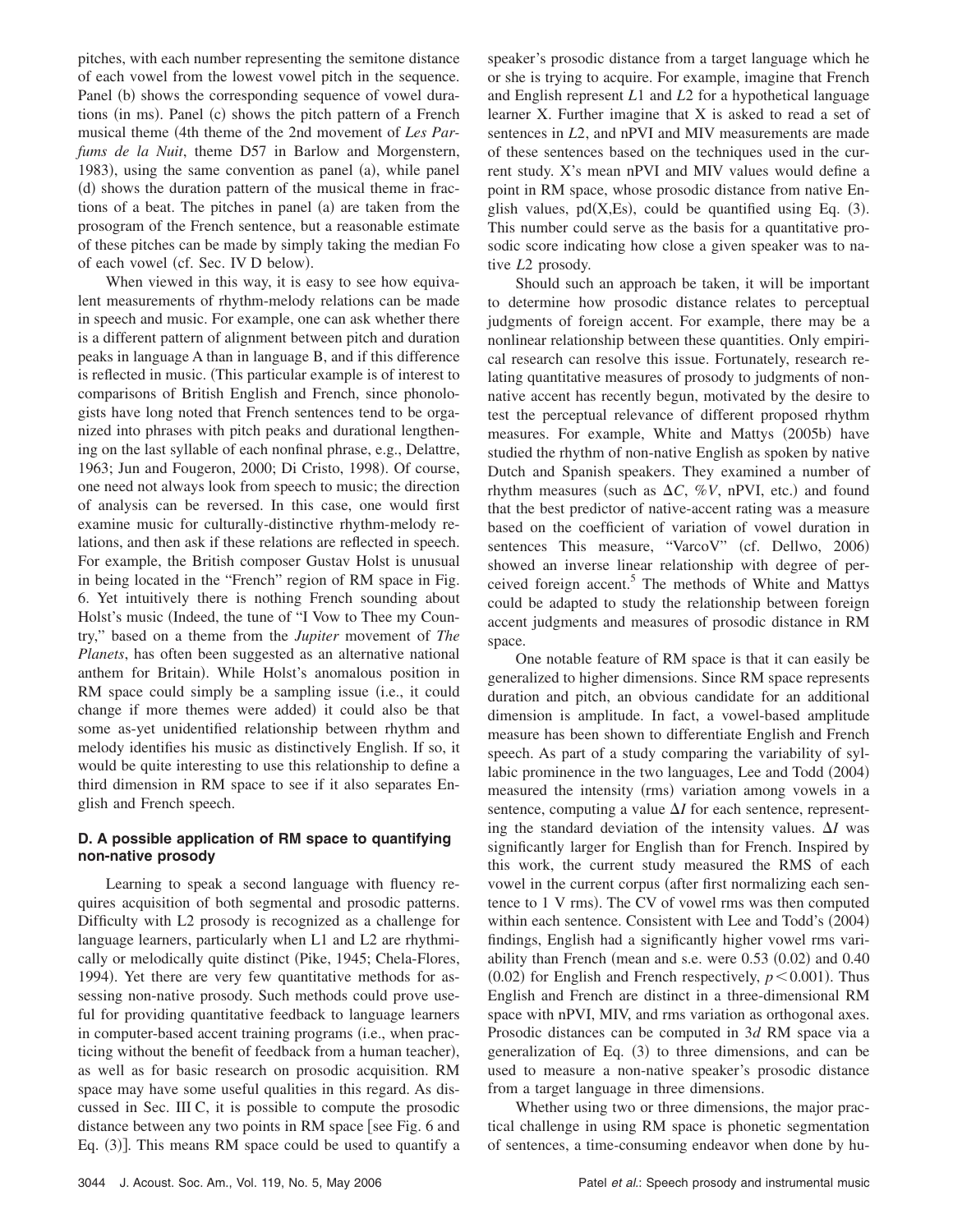mans. This problem can be alleviated by having speakers read a fixed set of sentences whose texts are known. In this case vowel boundaries can be marked in speech signals using the procedure of forced alignment, in which a speech recognizer is given the list of segments in the order in which they appear in the signal. Dellwo (personal communication) has used this technique with the HTK speech recognition software and found very high agreement with human labeling for speech at a normal rate.

Once vowel boundaries are placed within utterances, then nPVI and MIV measurements can be made based on existing algorithms. It is even possible to compute an accurate estimate of MIV without computing prosograms, by simply assigning each vowel a level pitch based on its median Fo and computing intervals from these pitches. (To illustrate the accuracy of this approach, the resulting mean and s.e. of MIV for English and French in the current corpus were  $87$  (4) and  $68$  (3), respectively, compared to  $88$  (5) and  $68$  (3) for prosogram-based measures, cf. Table III.) In this case, all that is needed to create RM-space plots such as Fig. 6 are sentences with vowel boundaries marked and Fo contours extracted, together with software that can compute the median Fo of each vowel based on this information. The remaining nPVI and MIV computations can be done via simple equations in a spreadsheet.

## **V. CONCLUSION**

The rhythms and melodies of speech and instrumental music can be quantitatively compared using tools from modern phonetics. Using these tools, an investigation of language and music from England and France confirms the intuition that music reflects the prosody of a composer's native language. The approaches developed here can be applied to the study of language-music relations in other cultures, and may prove useful in quantifying non-native prosody.

#### **ACKNOWLEDGMENTS**

We thank Franck Ramus for providing the English and French sentences (audio files and phonetic transcriptions), Piet Mertens for help with prosograms, Peter Ladefoged for help with IPA transcription of the English sentences, Laura Dilley and D. Robert Ladd for helpful comments on this manuscript, and Philip Ball for drawing our attention to "I vow to thee my country." This work was supported by the Neurosciences Research Foundation as part of its research program on music and the brain at The Neurosciences Institute, where A.D.P. is the Esther J. Burnham Fellow and J.R.I. is the Karp Foundation Fellow, and by a grant from the H.A. and Mary K. Chapman Charitable Trust.

## **APPENDIX A: ENGLISH AND FRENCH SENTENCES**

A hurricane was announced this afternoon on the TV.

My grandparent's neighbor's the most charming person I know.

Much more money will be needed to make this project succeed.

The local train left the station more than 5 minutes ago. The committee will meet this afternoon for a special debate.

The parents quietly crossed the dark room and approached the boy's bed.

This supermarket had to close due to economic problems. In this famous coffee shop you will eat the best donuts in town. This rugby season promises to be a very exciting one. Science has acquired an important place in western society. The last concert given at the opera was a tremendous success. In this case, the easiest solution seems to appeal to the court. Having a big car is not something I would recommend in this city.

They didn't hear the good news until last week on their visit to their friends.

Finding a job is difficult in the present economic climate.

The library is open every day from 8 a.m. to 6 p.m.

The government is planning a reform of the education program.

This year's Chinese delegation was not nearly as impressive as last year's.

The city council has decided to renovate the Medieval center. No welcome speech will be delivered without the press offices' agreement.

Les parents se sont approchés de l'enfant sans faire de bruit.

Cette boulangerie fabrique les meilleurs gâteaux de tout le quartier.

La femme du pharmacien va bientôt sortir faire son marché.

Les voisins de mes grandparents sont des personnes très agréables.

Il faudra beaucoup plus d'argent pour mener à bien ce projet. Le magasin est ouvert sans interruption toute la journée.

Les mères sortent de plus en plus rapidement de la maternité. L'été sera idyllique sur la côte méditerranéenne.

Ils ont appris l'évènement au journal télévisé de huit heures. La nouvelle saison théâtrale promet d'être des plus intéressante.

Un tableau de très grande valeur a été récemment dérobé.

Le plus rapide est encore le recours auprès de la direction.

Les récents événements ont bouleversé l'opinion internationale.

Le train express est arrivé en gare il y a maintenant plus de 5 minutes.

La reconstruction de la ville a commencé après la mort du roi. L'alcool est toujours la cause d'un nombre important d'accidents de la route.

Aucune dérogation ne pourra être obtenue sans l'avis du conseil.

Les banques ferment particulièrement tôt le vendredi soir.

Trouver un emploi est difficile dans le contexte économique actuel.

Le ministère de la culture a augmenté le nombre de ces subventions.

#### **APPENDIX B: COMPOSERS AND MUSICAL THEMES**

Code numbers are those used in Barlow and Morgenstern (1983).

English: **Bax** b508, b509, b510, b511, b515, b517, b518, b519, b520. **Delius** d189, d191, d192, d193, d194, d195, d196, d197, d198, d199, d200, d201, d202, d205, d208, d214, d215, d216, d219. **Elgar** e3, e4, e7, e8, e13, e14, e15, e16, e17, e18, e19, e20, e21, e23, e27, e28, e30, e31, e33, e34, e35, e51, e52, e53, e56, e58, e60, e61, e62, e63, e64, e66, e67, e68, e70, e71, e72, e73a, e73b, e73c, e73d, e73f, e73h, e73i, e73j. **Holst** h798, h799, h801, h803, h804, h805,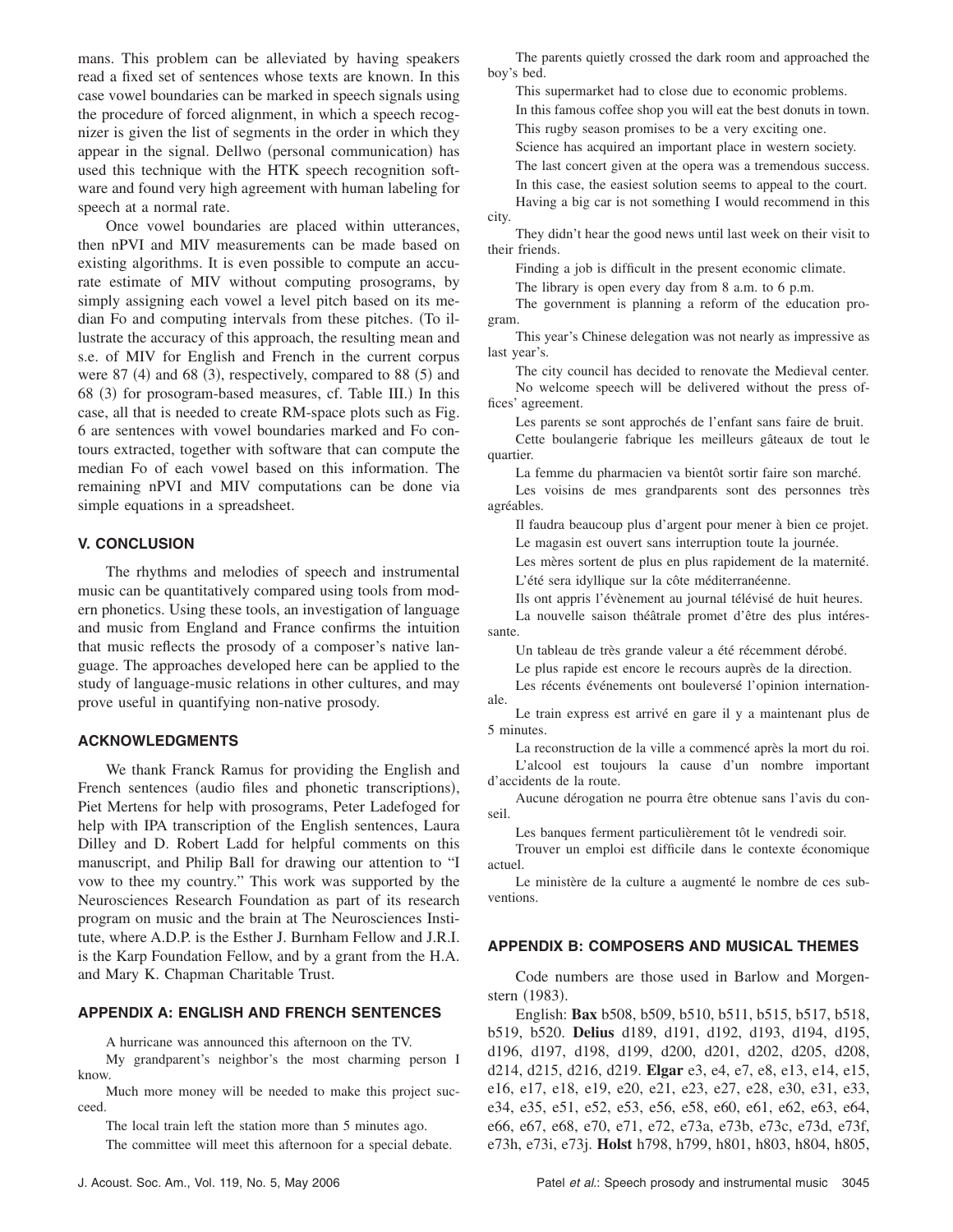h806, h807, h810, h811, h813, h814, h817, h818, h819, h820. **Ireland** i95, i97, i98, i102, i104, i105, i109, i110, i111, i112, i113. **Vaughan Williams** v4, v5, v6, v7, v8, v12, v13, v14, v17, v18, v19, v20, v21, v22, v23, v24, v26, v27, v28, v29, v30, v31, v32, v33, v34, v35, v37, v38, v39, v40, v41, v42, v43, v44, v45, v49.

French: **Debussy** d13, d14, d20, d21, d42, d43, d55, d57, d58, d62, d70, d71, d74, d77, d78, d80, d83, d85, d86, d87, d88, d90, d97, d98, d100, d105, d107, d108, d109, d113, d116, d117, d118, d122, d123, d124, d125, d126, d127, d129, d132, d134, d135, d138, d139, d140. **Fauré** f60, f61, f62, f63, f72, f75, f76, f76d, f77, f78, f79, f80, f84, f85, f87, f89, f91, f92, f93, f94, f95, f97, f98, f101, f102, f103, f104, f105. **Honegger** h830, h832, h833, h834, h836, h842, h843, h844. **Ibert** i1, i3, i4, i6, i8, i13, i14, i24, i26, i27. **D'Indy** i31, i33, i40, i41, i42, i44, i47, i48. **Milhaud** m382, m383, m384, m386, m387, m394, m395. **Poulenc** p170, p171, p176, p177, p178. **Ravel** r124, r128, r129, r130, r132, r133, r147, r148, r150, r151, r152, r153, r154, r155, r156, r183, r184, r186. **Roussel** r407, r409, r410, r411, r412, r416, r417, r419, r420, r422, r423. **Saint-Saëns** s18, s20, s21, s22, s26, s31, s32, s33, s34, s35, s36, s40, s42, s49, s50, s66, s69, s77, s79, s89, s92, s98, s99, s100, s102, s103, s104, s105, s106, s107, s108, s109, s110, s112, s114, s127, s129, s133, s134.

<sup>1</sup>In the case of Thai and other languages with phonemic vowel length contrast, a high nPVI value may be driven by these length contrasts in addition to (or rather than) vowel reduction.

<sup>2</sup>It should be noted that all published nPVI studies comparing English and French have focused on speakers of the standard dialect of each language. Research on dialectal variation in English speech rhythm suggests that within-language variation in nPVI is smaller than the nPVI difference between English and French (E. Ferragne, unpublished data; White and Mattys, 2005a), but dialectical rhythm studies in both languages are needed to establish whether within-language variation is smaller than betweenlanguage variation.

<sup>3</sup>As with the better-known autosegmental-metrical approach, the prosogram is an abstraction of an Fo curve. The current study prefers the prosogram to the autosegmental-metrical abstraction because it is explicitly concerned with the psychoacoustics of intonation perception, and thus seems better suited to comparing speech and music as patterns of perceived pitches. That being said, it should be noted that the prosogram is based on research on native listeners of intonation languages, and hence its applicability to pitch patterns in tone languages is uncertain. <sup>4</sup>

The prosogram is freely available from http://bach.arts.kuleuven.be/ pmertens/prosogram/, and runs under Praat, which is freely available from http://www.fon.hum.uva.nl/praat/ <sup>5</sup>

<sup>5</sup>It should be noted that VarcoV was only slightly better than nPVI as a predictor of accent ratings in this study. Furthermore, a concern about this research is that segmental and suprasegmental cues are probably both contributing to foreign accent ratings. Thus some method is needed to remove interspeaker variability in segmental cues, such as speech resynthesis. In fact, White and Mattys (personal communication) are pursuing such an approach.

Abraham, G. (1974). *The Tradition of Western Music* (University of California Press, Berkeley), Chap. 4, pp. 61-83.

Arvaniti, A., Ladd, D. R., and Mennen, I. (1998). "Stability of tonal alignment: The case of Greek prenuclear accents," J. Phonetics **26**, 3–25.

- Atterer, M. and Ladd, D. R. (2004). "On the phonetics and phonology of 'segmental anchoring' of Fo: Evidence from German," J. Phonetics **32**, 177–197.
- Barlow, H. and Morgenstern, S. (1983). *A Dictionary of Musical Themes*, revised ed. (Faber and Faber, London).
- Beckman, M. (1992). "Evidence for speech rhythm across languages," in *Speech Perception, Production, and Linguistic Structure*, edited by Y. Tohkura et al. (IOS, Tokyo), pp. 457-463.
- Boersma, P. (1993). "Accurate short-term analysis of the fundamental frequency and the harmonics-to-noise ratio of a sampled sound," in Proceedings of the Institute Of Phonetic Sciences, University of Amsterdam, Vol. **17**, pp. 97–110.
- Bolinger, D. (1981). *Two Kinds of Vowels, Two Kinds of Rhythm* (Indiana University Linguistics Club, Bloomington).
- Chela-Flores, B. (1994). "On the acquisition of English rhythm: Theoretical and practical issues," IRAL **32**, 232–242.
- d'Alessandro, C. and Castellengo, M. (1994). "The pitch of short-duration vibrato tones," J. Acoust. Soc. Am. **95**, 1617–1630.
- d'Alessandro, C. and Mertens, P. (1995) "Automatic pitch contour stylization using a model of tonal perception," Comput. Speech Lang. **9**, 257– 288.
- Daniele, J. R. and Patel, A. D. (2004). "The interplay of linguistic and historical influences on musical rhythm in different cultures," in Proceedings of the 8th International Conference on Music Perception and Cognition, Evanston, IL, pp. 759–762.
- Dauer, R. M. (1983). "Stress-timing and syllable-timing reanalyzed," J. Phonetics **11**, 51–62.
- Dauer, R. M. (1987). "Phonetic and phonological components of language rhythm," in Proceedings of the 11th International Congress of Phonetic Sciences, Tallinn, Vol. **5**, pp. 447–450.
- Delattre, P. (1963). "Comparing the prosodic features of English, German, Spanish and French," IRAL **1**, 193–210.
- Delattre, P. (1966). "A comparison of syllable length conditioning among languages," IRAL **4**, 183–198.
- Delattre, P. (1969). "An acoustic and articulatory study of vowel reduction in four languages," IRAL **7**, 295–325.
- Dellwo, V. (2006). "Rhythm and Speech Rate: A variation coefficient for deltaC," in *Language and Language-processing. Proceedings of the 38th linguistic Colloquium, Piliscsaba 2003*, edited by P. Karnowski and I. Szigeti(Peter Lang, Frankfurt am Main), pp. 231-241
- Dellwo, V., Steiner, I., Aschenberner, B., Dankovičová, J., and Wagner, P. (2004). "The BonnTempo-Corpus and BonnTempo-Tools: A database for the study of speech rhythm and rate," in Proceedings of the 8th ICSLP, Jeju Island, Korea.
- Di Cristo, A. (1998). "Intonation in French," in *Intonation Systems: A Survey of Twenty Languages*, edited by D. Hirst and A. Di Cristo (Cambridge University Press, Cambridge), pp. 195–218.
- Dilley, L. (2005). "The phonetics and phonology of tonal systems," Ph.D. dissertation, MIT.
- Grabe, E., Post, B., and Watson, I. (1999). "The acquisition of rhythmic patterns in English and French," in Proceedings of the 14th International Congress of Phonetic Sciences, San Francisco, pp. 1201–1204.
- Grabe, E. and Low, E. L. (2002). "Durational variability in speech and the rhythm class hypothesis," in *Laboratory Phonology 7*, edited by C. Gussenhoven and N. Warner (Mouton de Gruyter, Berlin), pp. 515–546.
- Grout, D. J. and Palisca, C. V. (2000). *A History of Western Music* 6th ed. (Norton, New York).
- Hall, R. A., Jr. (1953). "Elgar and the intonation of British English," The Gramophone, June 1953:6-7, reprinted in *Intonation: Selected Readings*, edited by D. Bolinger (Penguin, Harmondsworth), pp. 282-285.
- Hermes, D. and van Gestel, J. C. (1991). "The frequency scale of speech intonation," J. Acoust. Soc. Am. **90**, 97–102.
- House, D. (1990) *Tonal Perception in Speech* (Lund University Press, Lund).
- Huron, D. and Ollen, J. (2003). "Agogic contrast in French and English themes: Further support for Patel and Daniele," Music Percept. **21**, 267– 271.
- Jones, M. R. (1987). "Dynamic pattern structure in music: recent theory and research," Percept. Psychophys. **41**, 621–634.
- Jones, M. R. (1993). "Dynamics of musical patterns: How do melody and rhythm fit together?" in *Psychology and Music: The Understanding of Melody and Rhythm*, edited by T. J. Tighe and W. J. Dowling (Lawrence Erlbaum Associates, Hillsdale, NJ), pp. 67–92.
- Jusczyk, P. (1997). *The Discovery of Spoken Language* (MIT Press, Cambridge, MA).
- Jun, S.-A. (2005). "Prosodic Typology," in *Prosodic Typology: The Phonology of Intonation and Phrasing*, edited by S-A. Jun !Oxford University Press, Oxford), pp. 430-458.
- Jun, S-A. and Fougeron, C. (2000) "A Phonological Model of French Intonation," in *Intonation: Analysis, Modeling and Technology*, edited by A. Botinis (Kluwer Academic, Dordrecht), pp. 209–242.
- Krumhansl, C. (2000). "Tonality induction: A statistical approach applied